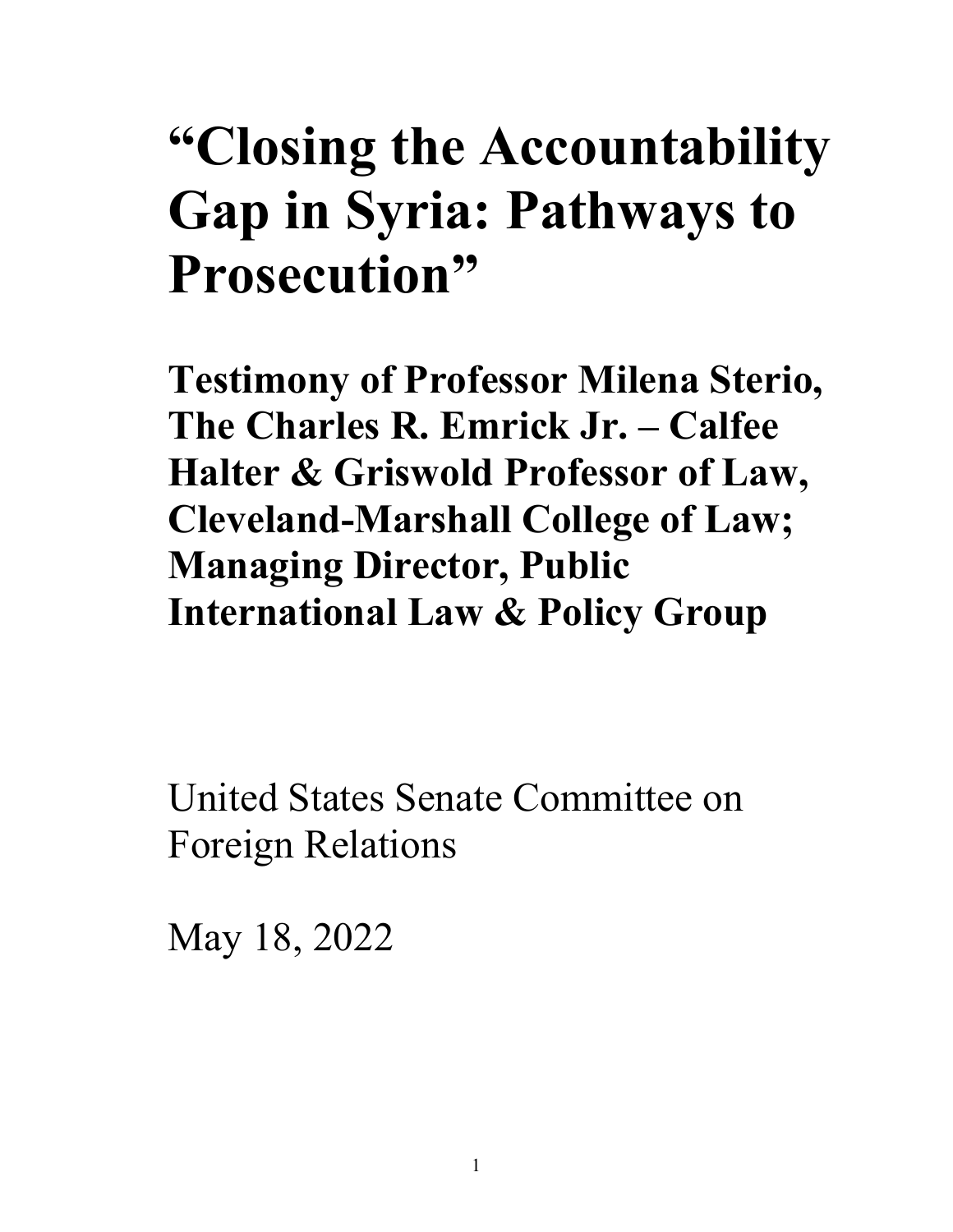### Introduction

Good morning Chairman Menendez, Ranking Member Risch, and members of the Committee. It is an honor to testify before you today. It is also a privilege to share this platform with the other individuals testifying before the committee.

The conflict in Syria has continued over the past ten years, and has resulted in the commission of countless atrocities, ordered and orchestrated by the Syrian government as well as by other non-state actors, rebel and terrorist groups.<sup>[1](#page-1-0)</sup> The need for accountability for such atrocities committed by Syrian officials, rebel commanders, and terrorist leaders has grown. As documented by the United Nations Human Rights Council's Independent and International Commission of Inquiry, the atrocities in Syria are among the worst in history.<sup>[2](#page-1-1)</sup> They include mass executions, widespread rapes, systematic torture, intentionally targeting hospitals, and repeated use of chemical weapons against civilians. The vast majority of international crimes have been committed in a methodical fashion by the Syrian government, encouraged by the longstanding culture of impunity. These crimes require prosecution to bring justice for the victims, deter vigilantism, and prevent recurrence.<sup>[3](#page-1-2)</sup> In particular, crimes ordered by Syrian government leaders require prosecution from a global deterrence standpoint: in light of the ongoing conflict in Ukraine, and the ordering of atrocities there by Russian leaders, establishing accountability for those who order the commission of atrocity crimes – whether in Syria or in Ukraine- has become paramount.

Accountability options for the prosecution of Syrian leaders who have ordered the commission of atrocity crimes range from prosecutions in the courts of Syria and prosecutions in the national courts of various countries under the principle of universal jurisdiction, to the establishment of a hybrid tribunal for Syria, and prosecutions in the International Criminal Court at The Hague.

#### Prosecutions in the Courts of Syria

 $\overline{a}$ 

While the Assad regime remains in power, it is unlikely that Syrian courts will investigate and prosecute any government leaders who have ordered the commission of atrocity crimes. However, assuming that there may be a transition of leadership in Syria at some point in the future, a new Syrian regime may become interested in imposing accountability on individuals associated with the Assad regime. Should that be the case, then Syrian courts would have territorial jurisdiction over any crimes committed in Syria and would be well-placed to investigate and prosecute the commission of such crimes. Examples of countries where domestic

<span id="page-1-0"></span><sup>1</sup> For a detailed timeline of the ongoing conflict in Syria, *see* MICHAEL P. SCHARF, MILENA STERIO & PAUL R. WILLIAMS, THE SYRIAN CONFLICT'S IMPACT ON INTERNATIONAL LAW 9-16 (2020).

<span id="page-1-1"></span><sup>2</sup> Wolfgang Kaleck & Patrick Kroker, *Syrian Torture Investigations in Germany and Beyond: Breathing New Life into Universal Jurisdiction in Europe?* 16 J. INT'L CRIM. L. 165, 166 (2018).

<span id="page-1-2"></span><sup>3</sup> GARY JONATHAN BASS, STAY THE HAND OF VENGENANCE: THE POLITICS OF WAR CRIMES TRIBUNALS 284 (2000).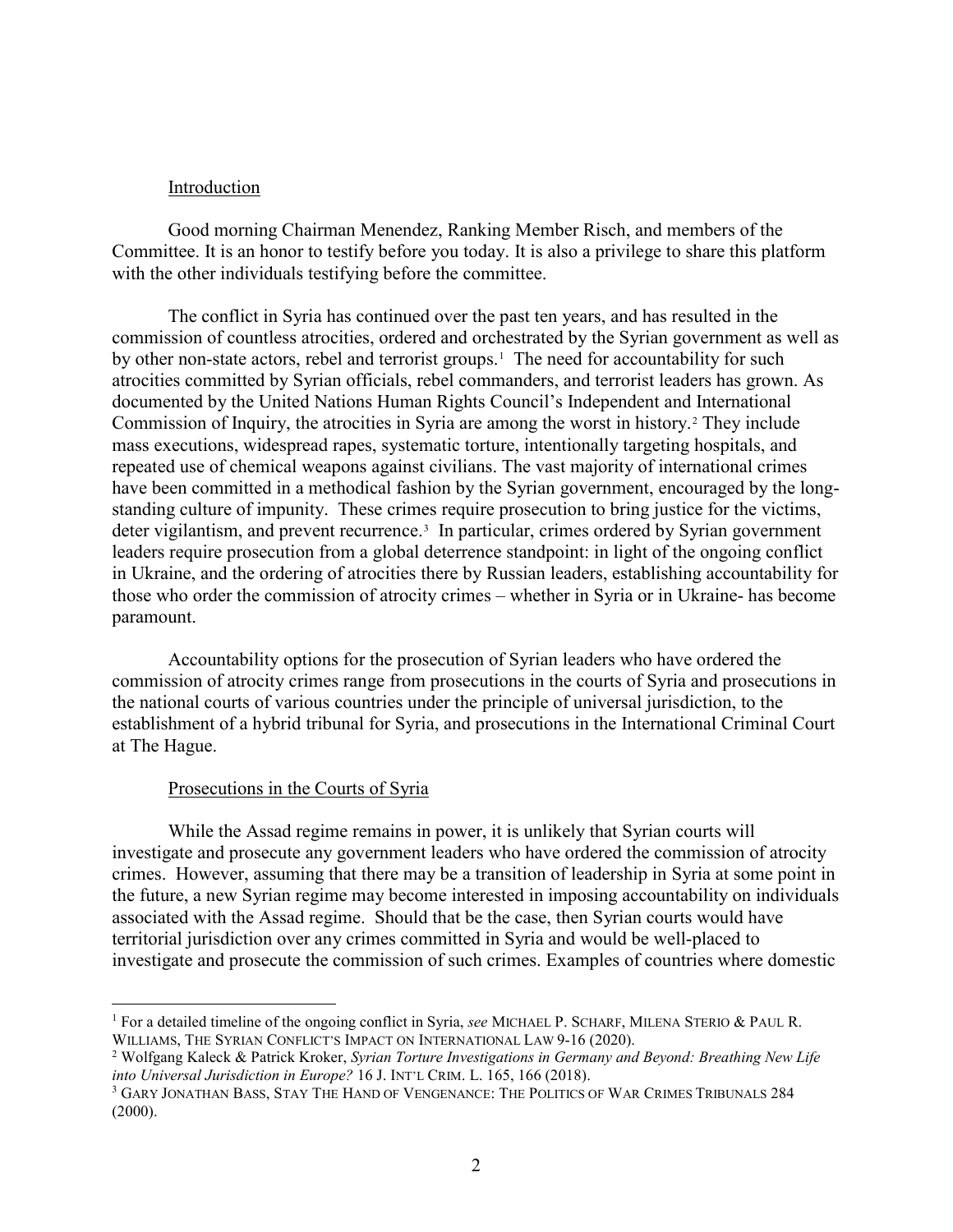courts have investigated similar crimes after a change in the governing regime include East Timor, Cambodia, and Colombia.[4](#page-2-0)

If prosecutions were to occur in the Syrian courts at some point in the future, the international community could assist Syria by supporting the establishment of special internationalized chambers dedicated to the prosecution of atrocity crimes within the Syrian judicial system. Such internationally-supported domestic chambers have already been created in Iraq, in Bosnia, as well as in the context of piracy prosecutions in Kenya and in The Seychelles.

In order to prosecute Saddam Hussein, the deposed leader of Iraq, as well as other members of his regime, the Iraqi Special Tribunal was established in 2003 through an Iraqi law approved by the United States. Located in Baghdad, the Court was a domestic tribunal that employed domestic judges, prosecutors, defense attorneys, and applied Iraqi law. The tribunal was heavily supported by the international community, particularly the United States, which provided various forms of support and training for the Court's personnel. Thus, this tribunal is a model of an "internationalized" domestic court: a justice mechanism embedded in the domestic system of the relevant nation, aided by various international organizations and authorities in order to enhance its effectiveness. The Iraqi Special Tribunal successfully convicted Saddam Hussein, and in addition, has prosecuted several other members of the deposed Ba'athist regime.<sup>[5](#page-2-1)</sup>

The Bosnian War Chamber is a specialized domestic chamber that handles various war crimes cases, either handed down by the International Criminal Tribunal for Yugoslavia as part of its completion strategy, or investigated on its own. The Chamber is a domestic tribunal within the Bosnian judicial system; it applies local law and it is located in capital city of Sarajevo. The Chamber, however, employs a mix of international staff, as well as local Bosnian Serbs, Croats, and Muslims. Like the Iraqi Special Tribunal, the Bosnian War Chamber has benefitted from generous international support, and its processes have been "internationalized" to ensure procedural quality of prosecutions and to guarantee the delivery of justice pursuant to international standards.<sup>[6](#page-2-2)</sup>

Finally, more recent examples of internationalized domestic chambers include special piracy courts in Kenya and the Seychelles, where captured Somali pirates are being transferred for prosecution under the national systems of these two countries. A piracy chamber has developed in Mombasa, Kenya, where several successful prosecutions have taken place since 2006. Kenyan piracy courts are domestic; they also employ Kenyan lawyers, apply Kenyan law, and are located in this host nation. In the Seychelles, piracy prosecutions have been taking place since 2009 in the Supreme Court located in the capital city of Victoria. The Seychellois prosecutions are conducted using local law by Seychellois judges, prosecutors, and defense attorneys. The piracy prosecutions in both Kenya and the Seychelles have benefited from international assistance by the United Nations Office of Drugs and Crime, which has provided both monetary and logistical support, as well as personnel in the form of "loaned" prosecutors,

<span id="page-2-0"></span><sup>4</sup> *See e.g*., James D. Meernik, Angela Nichols and Kimi L. King, *The Impact of International Tribunals and Domestic Trials on Peace and Human Rights After Civil War*, 11 INT'L STUDIES PERSPECTIVES 309 (2010).

<span id="page-2-1"></span><sup>&</sup>lt;sup>5</sup> Michael P. Scharf, *Forward: Lessons from the Saddam Trial*, 39 CASE WESTERN J. INT'L L. 1 (2007).<br><sup>6</sup> Hybrid Justice, The War Crimes Chamber in Bosnia and Herzegovina[, https://hybridjustice.com/the-war-crimes-](https://hybridjustice.com/the-war-crimes-chamber-in-bosnia-and-herzegovina/)

<span id="page-2-2"></span>[chamber-in-bosnia-and-herzegovina/.](https://hybridjustice.com/the-war-crimes-chamber-in-bosnia-and-herzegovina/)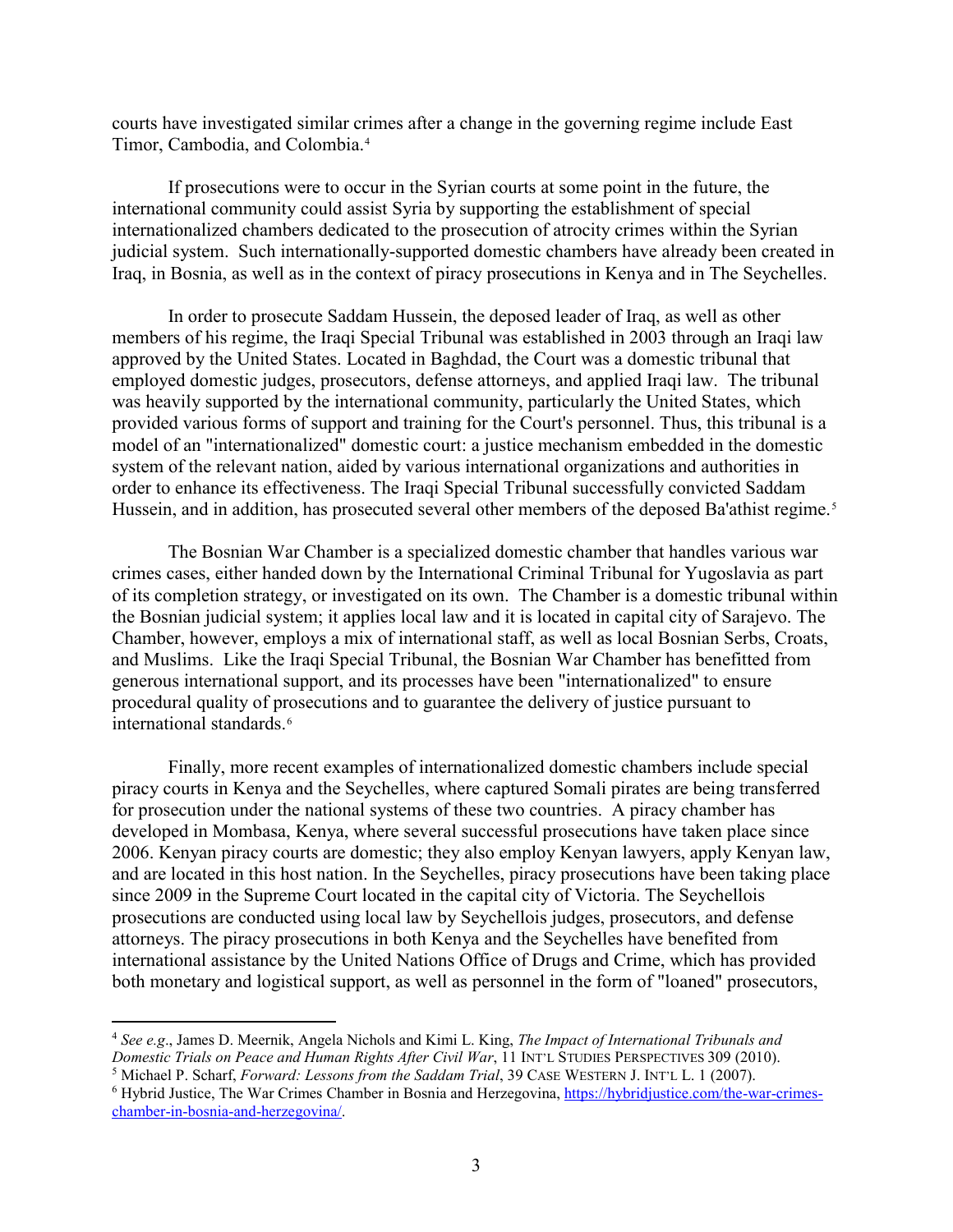defense attorneys, translators, and interpreters. In this sense, piracy prosecutions in Kenya and the Seychelles, although conducted in national courts, have been "internationalized," due to support and involvement by the United Nations.<sup>[7](#page-3-0)</sup>

Thus, if domestic-level prosecutions were to occur in the courts of Syria, such prosecutions could occur either at regular Syrian courts or at specialized internationalized chambers created through the support of the international community.

#### Prosecutions in Various National Courts under the Principle of Universal Jurisdiction

Syrian perpetrators of atrocities can be prosecuted by different national-level courts of various countries under the principle of universal jurisdiction. Universal jurisdiction provides every state with the authority to prosecute a limited category of offenses generally recognized as of universal concern, regardless of where the offense occurred, the nationality of the perpetrator, or the nationality of the victim. While other bases of jurisdiction require connections between the prosecuting state and the offense, the perpetrator, or the victim, universal jurisdiction assumes that every state has a sufficient interest in exercising jurisdiction to combat egregious offenses that states universally have condemned.<sup>[8](#page-3-1)</sup>

There are two premises underlying universal jurisdiction. The first involves the gravity of the crime. Crimes subject to universal jurisdiction are so threatening to the international community or so heinous in scope and degree that they offend the interest of all humanity, and any state may, as humanity's agent, punish the offender. The second involves the *locus delicti* (place of the act). Crimes subject to universal jurisdiction occur in territory over which no country has jurisdiction or in situations in which the territorial State and State of the accused's nationality are unlikely to exercise jurisdiction, because, for example, the perpetrators are State authorities or agents of the State.<sup>[9](#page-3-2)</sup>

There are two approaches to universal jurisdiction. The first is the "no safe haven" approach, pursuant to which states may exercise universal jurisdiction over perpetrators found in their territory to avoid becoming a refuge for perpetrators of grave international crimes. The second is the "global enforcer" approach, under which domestic courts conduct prosecutions on behalf of humanity. Under this second approach, investigations, indictments, and requests for extradition may be initiated even where the perpetrator is not located within the state's territory.<sup>[10](#page-3-3)</sup>

The first widely accepted crime of universal jurisdiction was piracy. For 500 years, States have exercised jurisdiction over piratical acts on the high seas, even when neither the pirates nor their victims were nationals of the prosecuting state.<sup>11</sup>

<span id="page-3-0"></span><sup>7</sup> Milena Sterio, *Piracy Off the Coast of Somalia: The Argument for Pirate Prosecutions in the National Courts of Kenya, The Seychelles, and Mauritius*, 4(2) AMSTERDAM LAW FORUM 104 (2012).

<span id="page-3-1"></span><sup>8</sup> Kenneth C. Randall, *Universal Jurisdiction under International Law*, 66 TEXAS L. REV. 785, 786 (1988).

<span id="page-3-2"></span><sup>9</sup> *See id*.; *see also* Lee. A. Steven, *Genocide and the Duty to Extradite or Prosecute: Why the United States Is in Breach of Its International Obligations*, 39 VA. J. INT'L L. 425, 435 (1999).

<span id="page-3-3"></span><sup>10</sup> Devika Hovell, *The Authority of Universal Jurisdiction*, 29 EJIL 427, 439 (2018).

<span id="page-3-4"></span><sup>11</sup> Randall, *supra* note 8.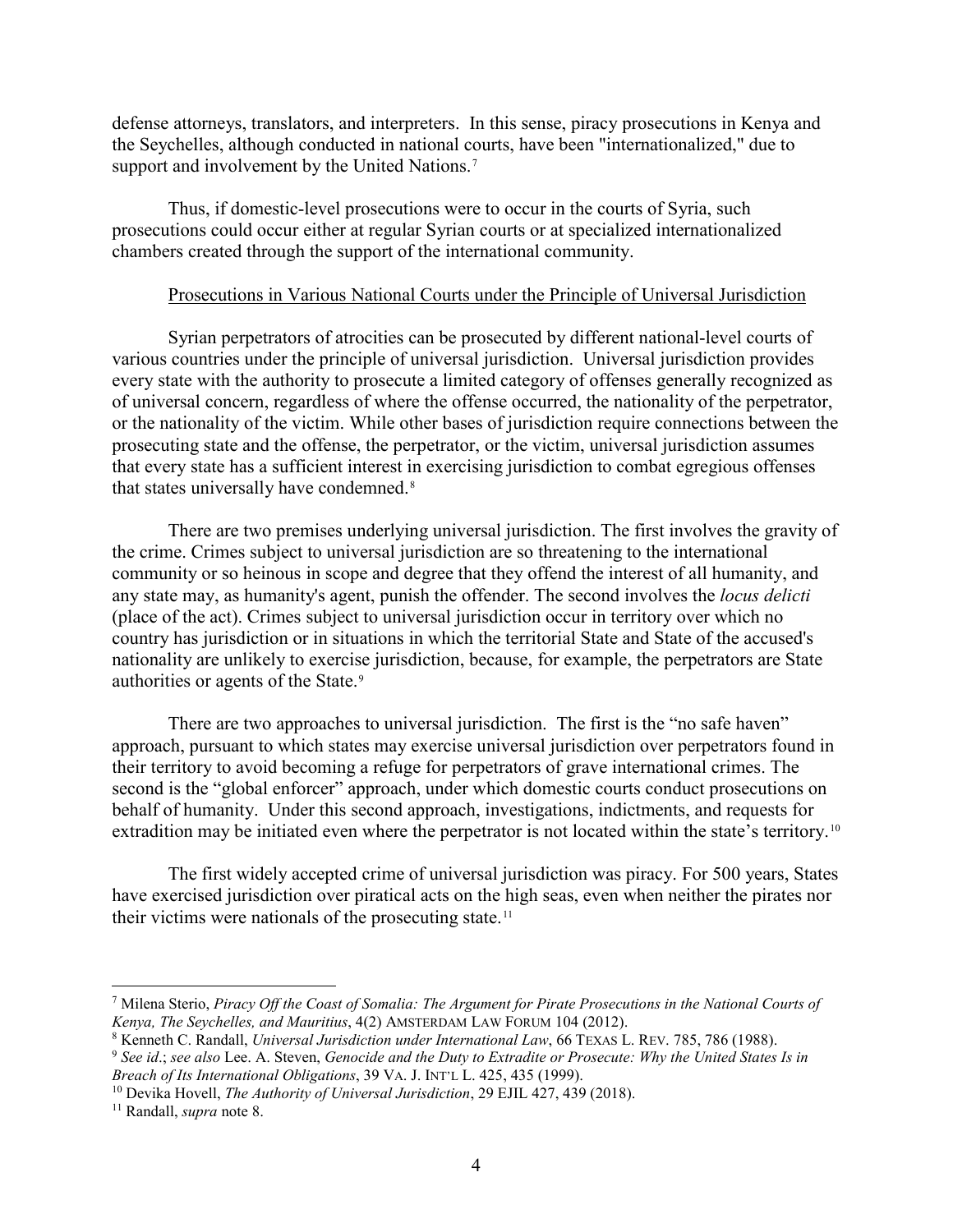In the aftermath of the atrocities of the Second World War, the international community extended universal jurisdiction to war crimes and crimes against humanity. Trials exercising this jurisdiction took place in international tribunals at Nuremberg, as well as domestic courts across the globe.[12](#page-4-0) Some individuals faced trial in the states in which they had committed their crimes, but others were tried by other states in which they were later captured, surrendered, or found including such far off countries as Canada and Australia.[13](#page-4-1) Thus, on the basis of universal jurisdiction, Israel tried Adolph Eichmann in 1961and John Demjanjuk in 1988 for crimes committed before Israel even existed as a State.[14](#page-4-2) In extending universal jurisdiction to war crimes and crimes against humanity, an analogy was made between those offenses and piracy. Like piracy, the Nazi offenses during the war involved violent and predatory action and were typically committed in locations where they would not be prevented or punished through other bases of jurisdiction.

On December 11, 1946, the United Nations General Assembly unanimously affirmed the principles of international law recognized by the Charter of the Nuremberg Tribunal and the Judgment of the Tribunal, thereby codifying the jurisdictional right of all States to prosecute perpetrators of the offenses addressed by the Nuremberg Tribunal, namely war crimes, crimes against humanity, and the crime of aggression.<sup>15</sup> The General Assembly has subsequently confirmed that no statute of limitations or amnesty may be applied to bar prosecution of such crimes and that all states have a duty to cooperate in their prosecution.[16](#page-4-4) International courts have repeatedly cited the Nuremberg precedent as crystallizing universal jurisdiction for the core international crimes under customary international law.[17](#page-4-5) 

<span id="page-4-0"></span><sup>12</sup> *See* Michael P. Scharf, *Universal Jurisdiction and the Crime of Aggression*, 53 HARV. INT'L L. J. 357, 390 (2012). Between 1945 and 2010, there were prosecutions for crimes under international law based on universal jurisdiction in seventeen states (Argentina, Australia, Belgium, Canada, Denmark, Finland, France, Germany, Israel, the Netherlands, Norway, Spain, Sweden, Switzerland, United Kingdom, and the United States). Amnesty Int'l, UN General Assembly Should Support this Essential International Justice Tool (2010), https://www.amnesty.org/en/wp-<br>content/uploads/2021/07/ior530152010en.pdf.

<span id="page-4-1"></span><sup>&</sup>lt;sup>13</sup> R. v. Imre Finta [1994] 28 C.R. (4<sup>th</sup>) 265 (S.C.) (Canada); Polyukovich v. Commonwealth, (Austl. 1991) 172 C.L.R. 501.

<span id="page-4-2"></span><sup>&</sup>lt;sup>14</sup> The Supreme Court of Israel held in the Eichmann case that "[t]here is full justification for applying here the principle of universal jurisdiction since the international character of crimes against humanity… dealt with in this case is no longer in doubt….The State of Israel therefore was entitled, pursuant to the principle of universal jurisdiction and in the capacity of a guardian of international law and an agent for its enforcement, to try the appellant." Attorney General of Israel v. Eichmann, 36 I.L.R. 277, 299, 304 (Isr. S. Ct. 1962). For a more detailed account of the Demjanjuk case, *see* Scharf, Sterio & Williams, *supra* note 1, at 100, n. 50.

<span id="page-4-3"></span><sup>15</sup> G.A. Res. 95, U.N. Doc. A/64/Add.1, at 188 (1946).

<span id="page-4-4"></span><sup>16</sup> *See, e.g*., Declaration on Territorial Asylum, G.A. Res. 2312, 22 U.N. GAOR, 22d Sess., Supp. No. 16, at 81, U.N. Doc. A/6716 (1967); United Nations Resolution on War Criminals, G.A. Res. 2712, U.N. GAOR, 25<sup>th</sup> Sess., Supp. No. 28, at 78-79, U.N. Doc. A/8028; Questions of the Punishment of War Criminals and of Persons Who Have Committed Crimes against Humanity, G.A. Res. 2840, U.N. GAOR, 26<sup>th</sup> Sess., Supp. No. 29, at 88, U.N. Doc. A/8429 (1971); United Nations Resolution on Principles of International Cooperation in the Detection, Arrest, Extradition, and Punishment of Persons Guilty of War Crimes and Crimes against Humanity, G.A. Res. 3074, U.N. GAOR, 28<sup>th</sup> Sess., Supp. No. 30 at 79, U.N. Doc. A/9030 (1973).<br><sup>17</sup> Prosecutor v. Tadic, Case No. IT-94-1-1, Decision on Defense Motion for Interlocutory Appeal on Jurisdiction 62

<span id="page-4-5"></span><sup>(</sup>Int'l Crim. Trib. For the Former Yugoslavia Oct. 2, 1995); Prosecutor v. Ntuyuhaga, Case No. ICTR-96-40-T, Decision on the Prosecutor's Motion to Withdraw the Indictment (Int'l Crim. Trib. for Rwanda Mar. 18, 1999); Prosecutor v. Kallon and Kamara, Case Nos. SCSL-2004-15 AR72(E), SCSL-2004-16-AR72(E), Decision on Challenge to Jurisdiction: Lome Accord Amnesty 67-71 (Special Ct. for Sierra Leone, Mar. 13, 2004); Case No.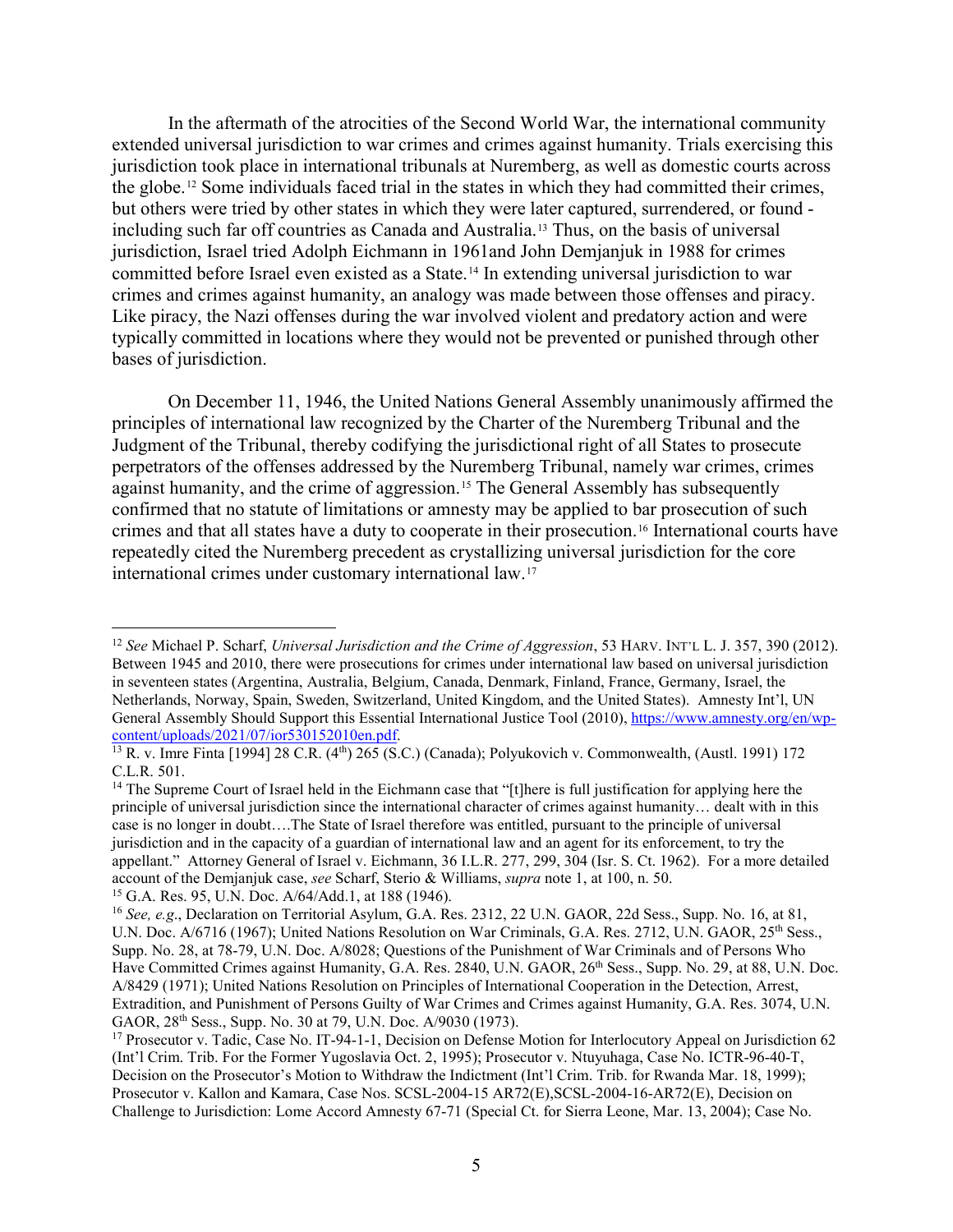In the 1990s, domestic courts of Denmark, Austria, and Germany relied on universal jurisdiction in trying Croatian and Bosnian Serb nationals for war crimes and crimes against humanity committed in Bosnia in 1992.<sup>18</sup> Courts in Belgium cited universal jurisdiction as a basis for issuing arrest warrants and prosecuting persons involved in the atrocities in Rwanda in 1994, including cases that did not involve Belgian victims[.19](#page-5-1) And courts in Spain relied on universal jurisdiction to request the extradition of former Chilean leader, General Augusto Pinochet, for crimes against humanity committed during his reign.<sup>20</sup> Crimes over which universal jurisdiction extends include piracy, slavery, war crimes, crimes against peace, crimes against humanity, genocide, and torture.<sup>[21](#page-5-3)</sup>

In the context of the Syrian conflict, some courts have already relied on the principle of universal jurisdiction to initiate investigations and prosecutions. Soon after the outbreak of the Syrian civil war, the German Federal Prosecutor's War Crimes Unit opened several "structural investigations" into more than 2,800 crimes committed in Syria. This involves investigating specific structures within which international crimes have been allegedly committed rather than investigating specific persons.[22](#page-5-4)

This technique serves several purposes. First, it can enable the prosecutor to react swiftly when a suspect enters Germany in the future. Second, it can facilitate future proceedings in a third state or before an international court. Third, it can lead to the opening of an investigation against a specific individual and can serve as the basis for an international arrest warrant or extradition request.[23](#page-5-5) 

Taking advantage of the thousands of Syrian refugees pouring into Germany starting in 2011, the staff of the German War Crimes Unit interviewed 200 witnesses in two structural investigations. One, based on the "Caesar photos," is focused on crimes committed by the Syrian regime as captured in thousands of photos smuggled out by a former Syrian official. The other, based on interviews of Yazidi refugees in Germany, is focused on crimes committed by the ISIS terrorist organization against that ethnic group in Syria.[24](#page-5-6) So far, the structural investigations have led to multiple investigations against more than two dozen suspects.

In June 2018, Germany issued an international arrest warrant for Syrian General Jamil Hassan, a member of Assad's inner circle, charging him with war crimes and crimes against humanity. In February 2019, after the general travelled to Lebanon seeking medical treatment,

STL-11-01/1 Interlocutory Decision on the Applicable Law: Terrorism, Conspiracy, Homicide, Perpetration,

<span id="page-5-0"></span>Cumulative Charging 103 (Special Trib. for Leb. Feb. 16, 2011).<br><sup>18</sup> Scharf, Sterio & Williams, *supra* note 1, at 101-102 and n. 56.

<span id="page-5-1"></span><sup>&</sup>lt;sup>19</sup> See Theodor Meron, *International Criminalization of Internal Atrocities*, 89 AM. J. INT'L L. 554, 577 (1995).<br><sup>20</sup> Human Rights Watch, *The Pinochet Precedent: How Victims Can Pursue Human Rights Criminals Abroad*,

<span id="page-5-2"></span><sup>1, 1998,</sup> [https://www.hrw.org/report/1998/11/01/pinochet-precedent/how-victims-can-pursue-human-rights-](https://www.hrw.org/report/1998/11/01/pinochet-precedent/how-victims-can-pursue-human-rights-criminals-abroad)

<span id="page-5-3"></span>[criminals-abroad.](https://www.hrw.org/report/1998/11/01/pinochet-precedent/how-victims-can-pursue-human-rights-criminals-abroad) 21 Scharf, Sterio & Williams, *supra* note 1, at 102-103 (noting also that universal jurisdiction has been extended by treaty to other crimes, including several terrorism offenses).

<span id="page-5-4"></span><sup>22</sup> Hovell, *supra* note 10, at 448.

<span id="page-5-5"></span><sup>23</sup> Kaleck & Kroker, *supra* note 2, at 179-180.

<span id="page-5-6"></span><sup>24</sup> *Id*.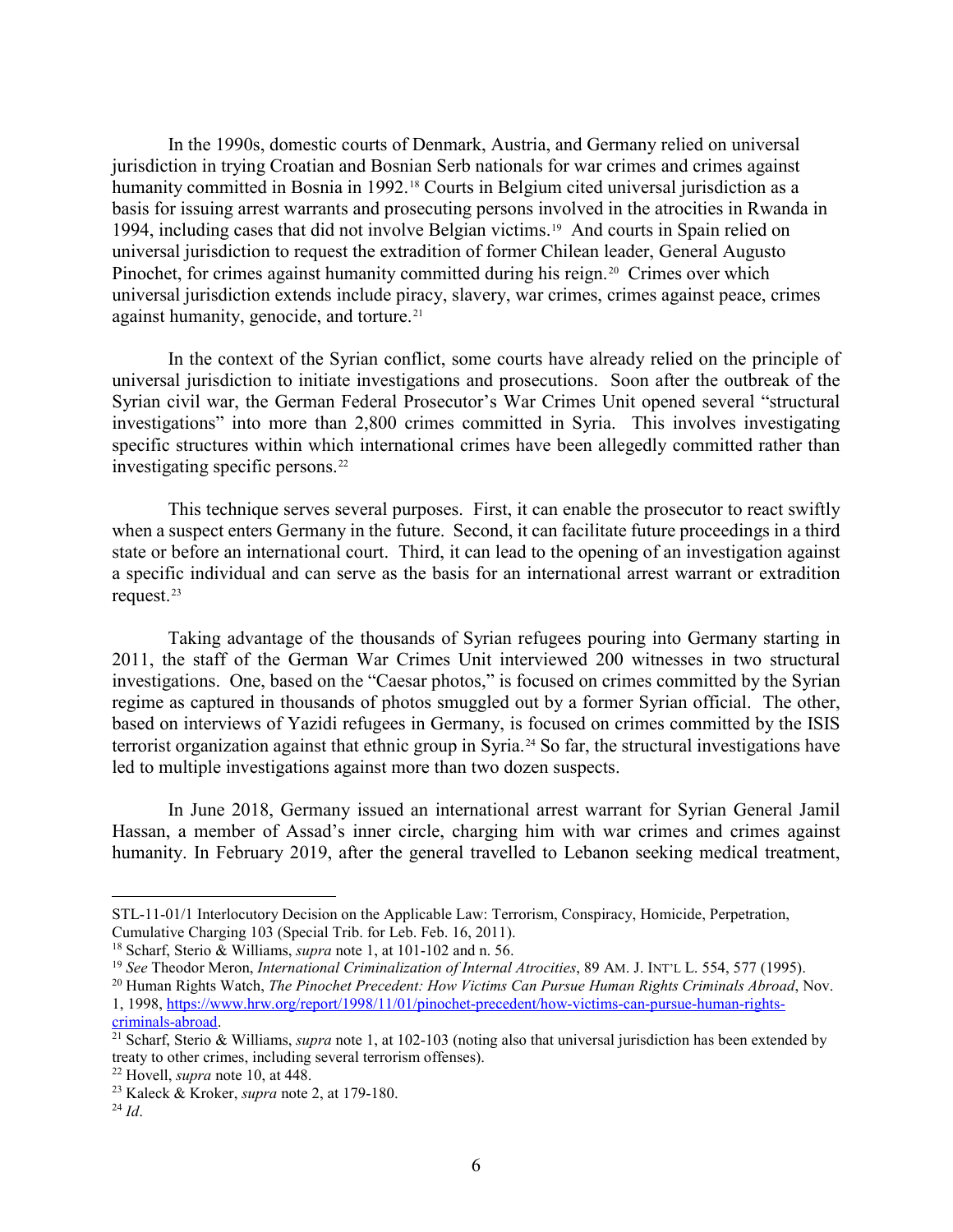Germany made a formal extradition request of Lebanon for Hassan's surrender. A few days later, the United States government issued a statement supporting Germany's extradition request for the high-ranking Syrian official. By taking this step, the United States placed itself on the record in support of Germany's exercise of universal jurisdiction.<sup>[25](#page-6-0)</sup>

On Jan. 13, 2022, the Higher Regional Court in Koblenz, Germany, convicted senior Bashar al-Assad government official Anwar Raslan for a crime against humanity—in the form of killing, torture, serious unlawful detention, rape and sexual assault—and sentenced him to life in prison. Raslan was the former head of the Syrian General Intelligence Directorate's investigation department—specifically overseeing the investigations section of Branch 251 and later Branch 285, detention centers where officials held and interrogated suspected anti-government activists.[26](#page-6-1) The court found it had been proved that Raslan was "a co-offender in a protracted and systematic attack that was launched against the civilian population of Syria, resulting in 27 people being murdered and 4,000 others having their physical freedom impaired in a serious manner, they also having been subjected to torture during their times in prison."<sup>[27](#page-6-2)</sup> In February 2021, the same German court also convicted Raslan's co-defendant, Eyad al-Gharib.[28](#page-6-3) 

Germany is the first country to have launched these structural investigations related to Syria, and it established a model for other states wishing to serve the interests of a broader international fight against impunity. France has also embraced the strategy of structural investigations, with the limitation that French law requires that one or more of the victims of each case be a French national or that the suspect is located in French territory.[29](#page-6-4) Using this authority, in 2018, a French court issued international arrest warrants for three high level Assad regime officials (Ali Mamluk, director of the National Security Bureau; Jamil Hassan, head of Syrian Air Force Intelligence, and Abdel Salam Mahmoud, director of an Air Force Intelligence investigative branch), charging them with complicity in the disappearance of dual French-Syrian nationals.<sup>[30](#page-6-5)</sup>

Meanwhile, a number of other European states have begun prosecuting Syrian perpetrators found in their territory under the "no safe haven approach." Most of these have ended with convictions, such as the Austrian case against a 27-year old Syrian asylum seeker and former member of the opposition Farouq Brigade, who was sentenced to life in May 2017 for the multiple murders of government soldiers near Homs between 2013 and 2014.[31](#page-6-6) In Sweden, a 28-year old Syrian Asylum seeker and former member of the Free Syrian Army was sentenced to eight years in 2013 for war crimes and torture.<sup>32</sup> In September 2017, a collective of Swiss lawyers disclosed

<span id="page-6-0"></span><sup>25</sup> Ryan Goodman, *Breaking: United States Supports Germany's International Arrest Warrant for Acccused Syrian War Criminal,* JUST SECURITY (Mar. 6, 2019), https://www.justsecurity.org/63079/breaking-united-states-supportsgermanys-international-arrest-warrant-accused-syrian-war-criminal-a-rare-exercise-universal-jurisdiction-general-

<span id="page-6-1"></span><sup>&</sup>lt;sup>26</sup> Hayley Evans, *A Survey of Recent Developments and Trends in Universal Jurisdiction*, LAWFARE, Feb. 9, 2022, https://www.lawfareblog.com/survey-recent-developments-and-trends-universal-jurisdiction.

<span id="page-6-2"></span>[https://www.lawfareblog.com/survey-recent-developments-and-trends-universal-jurisdiction.](https://www.lawfareblog.com/survey-recent-developments-and-trends-universal-jurisdiction) 27 *Id*. 28 BBC, *Syria torture: German court convicts ex-intelligence officer*, Feb. 24, 2021,

<span id="page-6-3"></span>[https://www.bbc.com/news/world-europe-56160486.](https://www.bbc.com/news/world-europe-56160486) 29 Kaleck & Kroker, *supra* note 2, at 173.

<span id="page-6-5"></span><span id="page-6-4"></span><sup>&</sup>lt;sup>30</sup> Trial International, Universal Jurisdiction Annual Review 2019[, https://trialinternational.org/wp](https://trialinternational.org/wp-content/uploads/2019/03/Universal_Jurisdiction_Annual-Review2019.pds)[content/uploads/2019/03/Universal\\_Jurisdiction\\_Annual-Review2019.pds.](https://trialinternational.org/wp-content/uploads/2019/03/Universal_Jurisdiction_Annual-Review2019.pds) 31 Kaleck & Kroker, *supra* note 2, at 173.

<span id="page-6-6"></span>

<span id="page-6-7"></span><sup>32</sup> *Id*.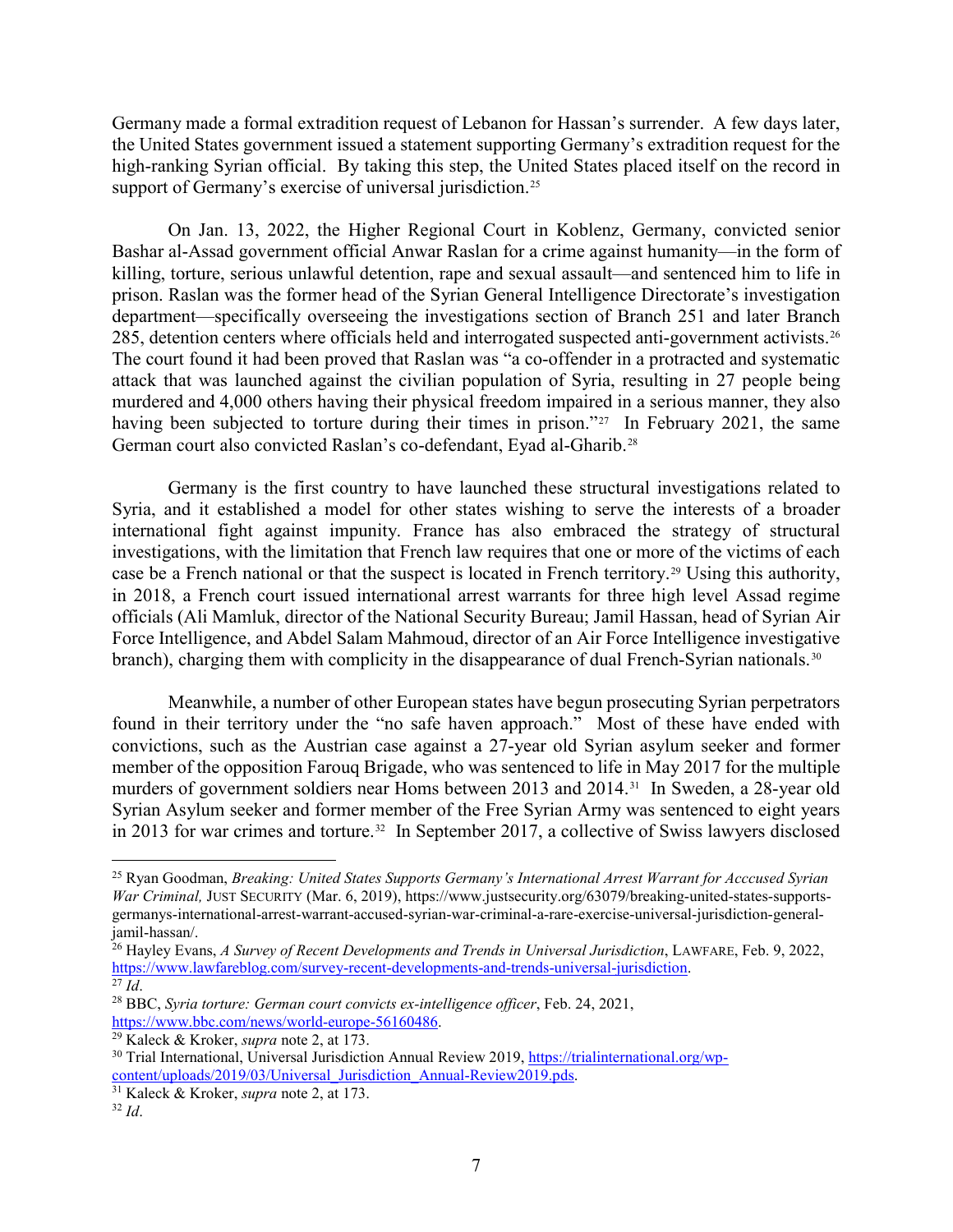the existence of a criminal investigation into Rifaat Al-Assad—Syrian President Bashar Al-Assad's uncle, often referred to as the "Butcher of Hama"—for war crimes allegedly committed in 1982[.33](#page-7-0) In the Netherlands, in 2020 and 2021, an Amsterdam court prosecuted a Syrian national on charges of war crimes and terrorism under the principle of universal jurisdiction.<sup>[34](#page-7-1)</sup>

As a result, after falling out of favor during the past twenty years, countries around the world are expanding the use of the global enforcer approach to universal jurisdiction to prosecute Syrian officials and rebels for war crimes and crimes against humanity. The prosecution of Syrian leaders for atrocity crimes in the national courts of different countries around the globe, under the principle of universal jurisdiction, is thus an important accountability option.

## The Establishment of a Hybrid Tribunal for Syria

In addition to national-level prosecutions under the principle of universal jurisdiction, another important accountability option is the establishment of a hybrid tribunal for Syria.

Hybrid tribunals are courts that combine elements of international and national prosecutions. They employ a mix of international and national judges; they apply both international and domestic criminal laws; they may be located in a host country whose violent past they may be attempting to address; and they strive to fulfill goals of international justice while also helping to promote the growth of the local judiciary, court system, and civil society in general. Recent examples of these hybrid tribunals include the Special Court for Sierra Leone, the Extraordinary Chambers in the Courts of Cambodia (ECCC), and the Special Tribunal for Lebanon (STL).<sup>[35](#page-7-2)</sup>

The Special Court for Sierra Leone was established in 2002, through an international agreement between the United Nations and Sierra Leone, the host country. The Court had jurisdiction over atrocities that took place in 1996 during Sierra Leone's civil war. It was located in Freetown, the capital of Sierra Leone, but employed a mix of international and local judges. Its statute included both international law offenses and crimes derived from Sierra Leone, which were specific to the conflict that ravaged this nation for many years. The most prominent defendant prosecuted in the Special Court is Charles Taylor, the former President of Liberia, who was accused of supporting violent rebel groups in Sierra Leone during the 1990s.<sup>[36](#page-7-3)</sup> The SCSL completed its mandate in 2013 and formally closed; it its place, the so-called Residual Special Court for Sierra Leone was established in order to continue to carry out the Special Court's mandate. Many have described the Special Court as a model hybrid tribunal.<sup>37</sup>

The ECCC was established in 2003, through an agreement between the United Nations Secretary-General and the Cambodian government in order to try the former leaders of the

<span id="page-7-0"></span><sup>33</sup> *Switzerland Judicial Development*, *in* TRIAL International Make Way for Justice #4: Momentum towards accountability 78, 79 (2018).

<span id="page-7-2"></span><span id="page-7-1"></span><sup>&</sup>lt;sup>34</sup> Alexandra Lily Kather, *"Water Finds Its Way"? Universal Jurisdiction as an Avenue for Justice in Syria*, ARTICLES OF WAR, Jul. 28, 2021, *https://lieber.westpoint.edu/water-finds-way-universal-jurisdiction-justice-sy* <sup>35</sup> Milena Sterio, The Future of Ad Hoc Tribunals: An Assessment of Their Utility Post-ICC, 19 ILSA J. INT'L & COMP. L. 237 (2013).

<span id="page-7-4"></span><span id="page-7-3"></span><sup>&</sup>lt;sup>36</sup> *Id.*<br><sup>37</sup> Special Court for Sierra Leone, Residual Special Court for Sierra Leone, [http://www.rscsl.org.](http://www.rscsl.org/)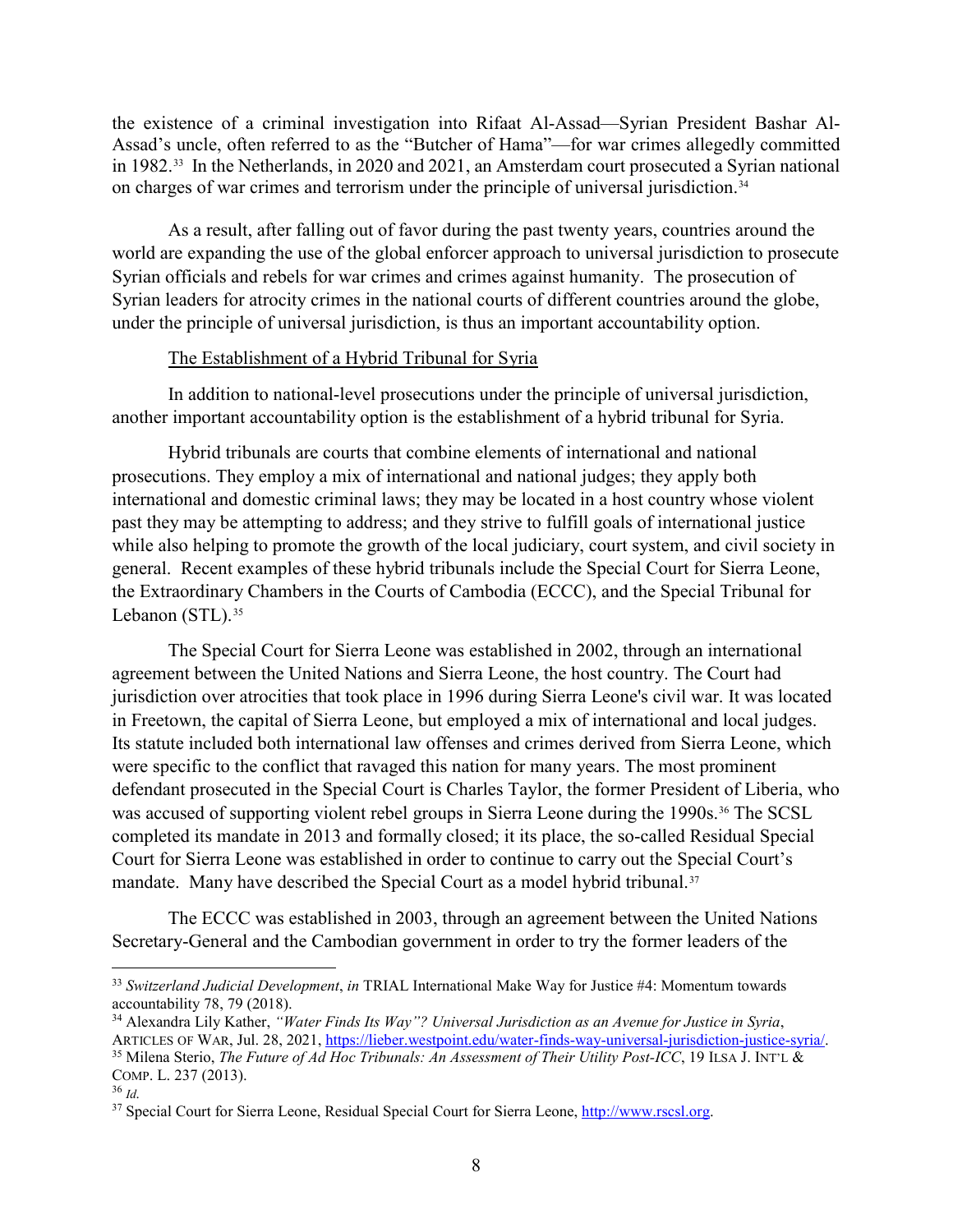Khmer Rouge regime for atrocities committed between 1975 and 1979 when Pol Pot ruled Cambodia and orchestrated a series of devastating policies, which resulted in the death of almost a third of the country's population. The ECCC is composed of a Pre-Trial Chamber, a Trial Chamber, and a Supreme Court Chamber; all the chambers consist of international as well as Cambodian judges. The Court also has an international and a domestic prosecutor. The Court's statute is a mix of international and domestic law offenses, similar to the statute of the aforementioned Special Court for Sierra Leone. Since 2009**,** the ECCC**,** located in the capital city of Phnom Pen, has prosecuted several high-level members of the Khmer Rouge regime.<sup>[38](#page-8-0)</sup>

The STL was created in 2007 by the Security Council to try persons responsible for assassinations, and those attempted, of prominent Lebanese political and media figures since 2004. In particular, the STL has investigated the assassination of former Prime Minister Rafiq Hariri. Because of security concerns, the STL was located at The Hague, unlike the aforementioned tribunals, which have all been located in host countries.[39](#page-8-1) The Tribunal was composed of both international and Lebanese judges, but it applied Lebanese law. Also, unlike the aforementioned hybrid tribunals, which have had jurisdiction over both international and national crimes, the STL had jurisdiction solely over national crimes, as they relate to the Hariri assassination and other assassination attempts. Thus, this Tribunal did not investigate "traditional" international crimes, such as genocide, war crimes, or crimes against humanity, but instead has focused on terrorism. The STL had a three-year mandate, which can be extended by the Security Council upon review. The Tribunal began its work in 2009, and it has already investigated several individuals and issued nine indictments.[40](#page-8-2) The STL is different from the hybrid tribunals because it was created through the Security Council Chapter VII powers, but it contains similarities because its creation was requested by the Lebanese government and because the tribunal employed so many features of domestic Lebanese law.

Many have already advocated for the creation of a hybrid tribunal for Syria.[41](#page-8-3) Such a tribunal could be created through a United Nations General Assembly or Secretary-General and the government of Syria, similar to the SCSL and the ECCC. Or, such a tribunal could be established through a Security Council Resolution, such as the STL. Both options are unlikely in the context of Syria at the present. It is unlikely that the Assad government will agree to the creation of an ad hoc tribunal, and the Security Council remains paralyzed in light of the Russian and Chinese veto. However, these options are important accountability avenues and should remain part of any future accountability discussions regarding Syria.

Prosecutions at the International Criminal Court

<span id="page-8-0"></span><sup>38</sup> *See, e.g*., Open Society Justice Initiative, Performance and Perception: The Impact of the Extraordinary Chambers in the Court of Cambodia, February 2016, [https://www.justiceinitiative.org/publications/performance-and-](https://www.justiceinitiative.org/publications/performance-and-perception-impact-extraordinary-chambers-court-cambodia)

<span id="page-8-1"></span>Perception-impact-extraordinary-chambers-court-cambodia.<br>
<sup>39</sup> Special Tribunal for Lebanon, About the STL, https://www.stl-tsl.org/en/about-the-stl.<br>
<sup>40</sup> Id.<br>
<sup>41</sup> RADWAN ZIADEH, ACCOUNTABILITY IN SYRIA: ACHIEVING TRANSI

<span id="page-8-3"></span><span id="page-8-2"></span><sup>(2020).</sup>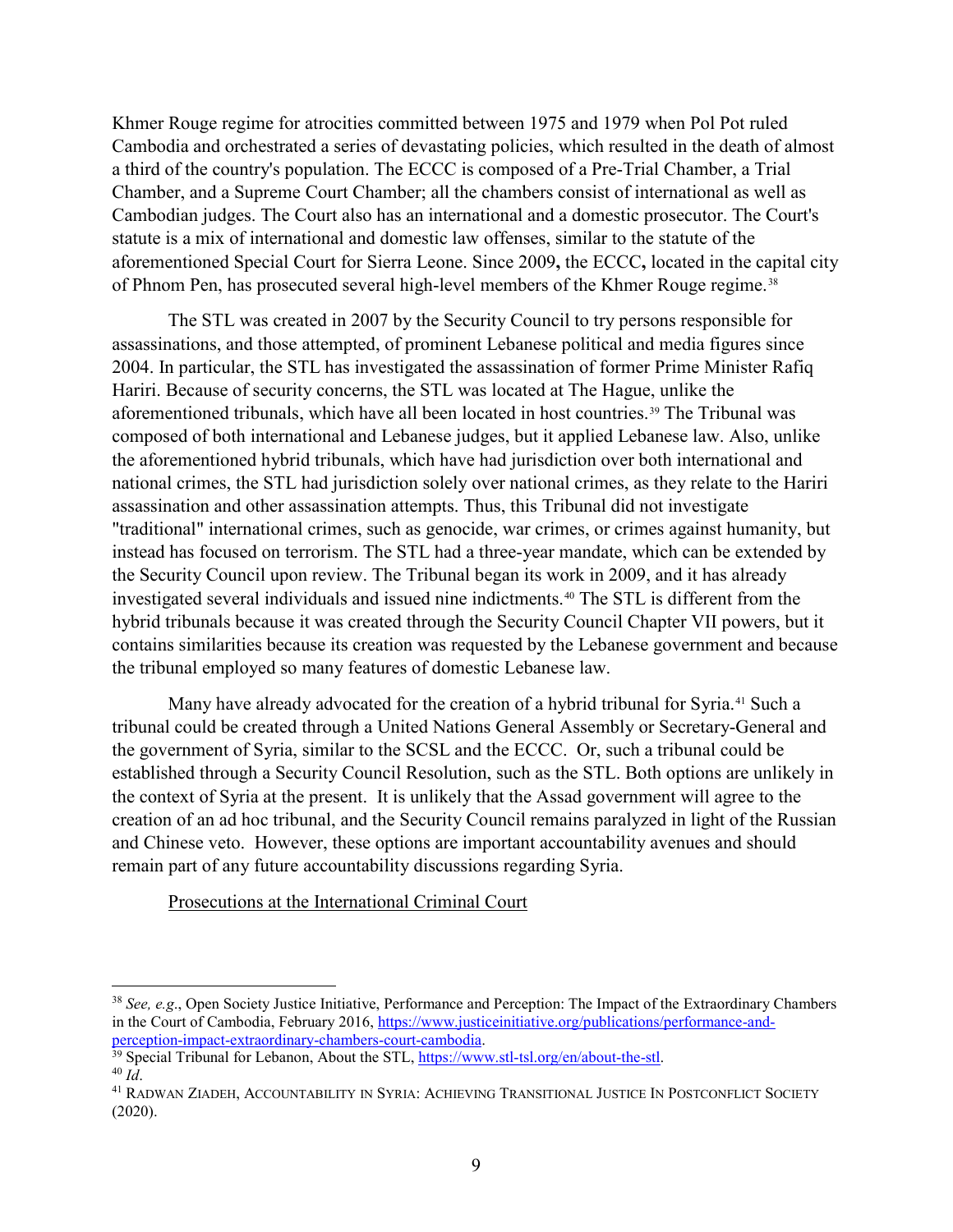The International Criminal Court (ICC) Statute was negotiated in 1998; the Court became operational in 2002 and has commenced investigations in 17 situations, resulting in a total of 31 cases since its inception.[42](#page-9-0)

The ICC is the only permanent international criminal court. It is located at The Hague, in the Netherlands, and it has jurisdiction over genocide, crimes against humanity, war crimes, as well as aggression. While many have applauded the creation of the ICC as a tremendous development in the field of international criminal law, others have remained skeptical about its ability to accomplish many of the existing goals of international justice.<sup>[43](#page-9-1)</sup> The ICC has limited resources and can only prosecute a handful of cases. Its jurisdiction is limited temporally, to 2002 onward, and its ability to hear any case depends on its ability to properly acquire power over a situation-the Court can exercise jurisdiction pursuant to a Security Council referral, pursuant to a referral by a state party, or pursuant to the prosecutor's decision to initiate an investigation.[44](#page-9-2) In some instances, political forces and influences may prevent the Court from investigating a case. Finally, the ICC functions based on the '"complementarity' principle"; it can only exercise jurisdiction if a state is unwilling or unable to prosecute.[45](#page-9-3)

In the context of Syria, the ICC is a limited accountability option. Syria is not a member state of the ICC. As this Court has jurisdiction only in situations where the alleged perpetrator is a citizen of a member state or if the alleged crimes take place on the territory of a member state, the Court can only launch prosecutions against individuals who committed crimes in Syria but who are nationals of ICC member states. Moreover, although in theory a case can be referred to the ICC through a Security Council resolution, any such resolution regarding Syria is highly unlikely in light of the Russian and Chinese veto. The ICC is an important global accountability option at a theoretical level, and its involvement in Syria should continue to be explored.[46](#page-9-4)

## International, Impartial and Independent Mechanism for Syria

Although the international community has thus not acted in terms of imposing accountability on Syrians who have committed atrocities during this decade-long conflict, the United Nations General Assembly has acted and has established the International Impartial and Independent Mechanism for Syria.

Despite significant evidence of atrocity crimes being committed by all sides to the conflict — particularly by government forces — the UN Security Council has been paralyzed by the Russian and Chinese veto, unable to take any steps towards accountability in Syria. In May 2014, Russia vetoed a Security Council resolution that would have referred the situation in Syria

<span id="page-9-1"></span><span id="page-9-0"></span><sup>&</sup>lt;sup>42</sup> International Criminal Court, About the Court, <u>https://www.icc-cpi.int/about/the-court</u>.<br><sup>43</sup> For a discussion of challenges facing the ICC, *see* Milena Sterio, *The International Criminal Court: Current Challenges* 

<span id="page-9-3"></span><span id="page-9-2"></span><sup>&</sup>lt;sup>44 Id.</sup><br><sup>45</sup> Linda E. Carter, *The Principle of Complementarity and the International Criminal Court: The Role of Ne Bis in Idem*, 8 SANTA CLARA J. INT'L L. 165 (2010).

<span id="page-9-4"></span><sup>46</sup> Patrick Wintour, *Human rights lawyers attempt to bring Syria war crimes cases to ICC*, THE GUARDIAN, Feb. 16, 2022 (describing efforts by human rights lawyers to argue that the ICC should have jurisdiction in Syria because some of the victims have fled to Jordan, which is a state party to the ICC).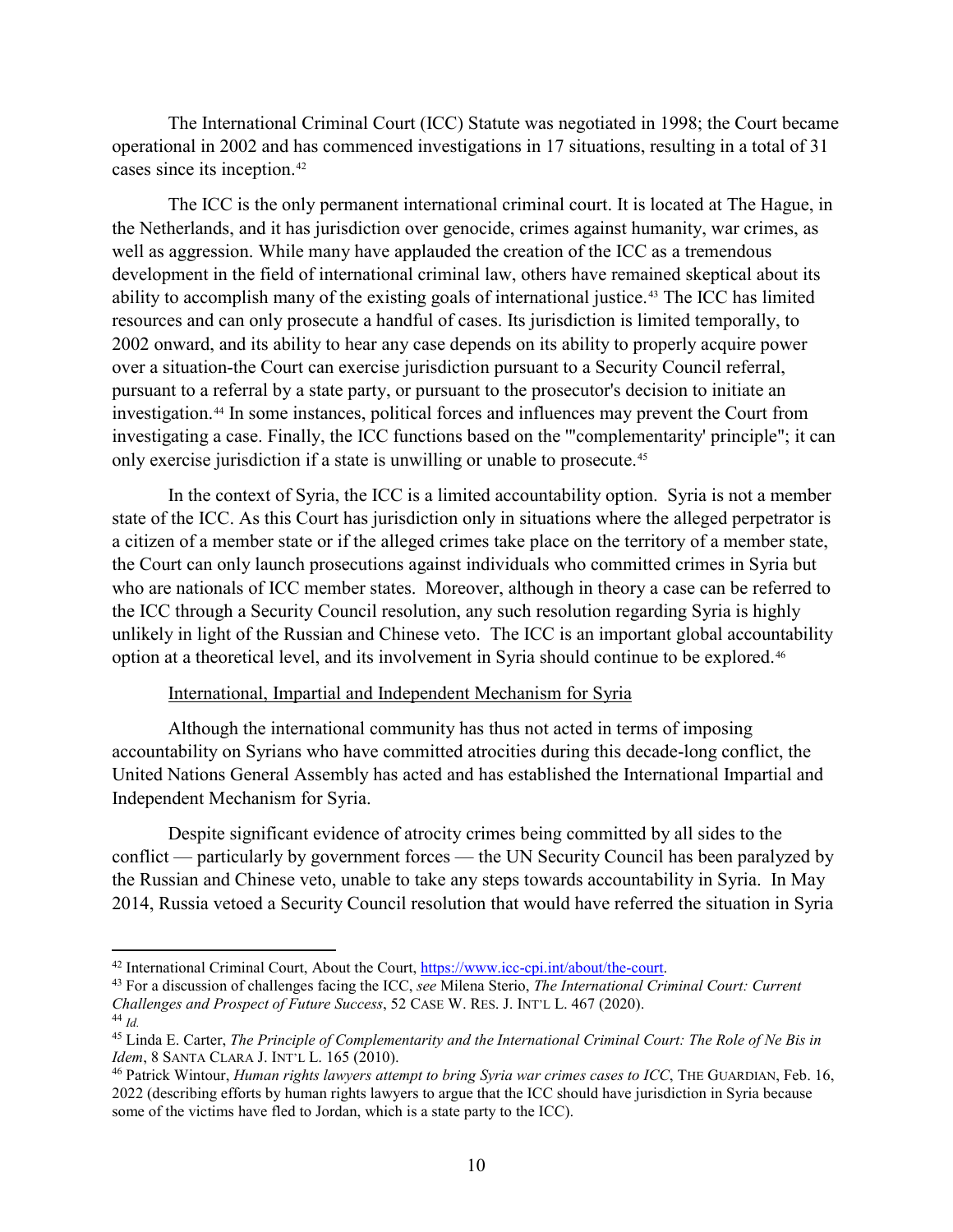to the International Criminal Court.<sup>[47](#page-10-0)</sup> Later, Russia vetoed a Security Council resolution that would have established an investigative mechanism to document Syrian use of chemical weapons and other atrocities. In all, Russia has vetoed twelve resolutions to prevent accountability of the Syrian government since the outbreak of the Syrian civil war.<sup>[48](#page-10-1)</sup>

On December 21, 2016, the United Nations General Assembly took a historic step in establishing a Mechanism to investigate and preserve evidence of international crimes in Syria, the first time the Assembly has established such a body.<sup>49</sup> Despite objection by Russia, the General Assembly adopted Resolution 71/248 by a vote of 105 to 15 with 52 abstentions, creating the International, Impartial and Independent Mechanism to Assist in the Investigation and Prosecution of Those Responsible for the Most Serious Crimes under International Law Committed in the Syrian Arab Republic since March 2011, known in shorthand as the IIIM.[50](#page-10-3)

The IIIM is empowered to collect evidence from other bodies including the Independent International Commission of Inquiry established by the Human Rights Council, and to conduct its own investigations "including interviews, witness testimony, documentation and forensic material."[51](#page-10-4) The General Assembly Resolution further envisages that the IIIM will analyze the collected evidence and prepare files of evidence that could be provided to "national, regional or international courts or tribunals that have or may in the future have jurisdiction over these crimes, in accordance with international law."[52](#page-10-5)

This was the first time in history that the General Assembly has established an investigative body to assemble and analyze evidence of international crimes for the purpose of preserving evidence for future international or domestic trials.

Article 10 of the UN Charter gives the General Assembly the power to "discuss" and make "recommendations" concerning "any questions or matters within the scope of the present Charter or relating to the powers and functions of any organs provided for in the present Charter."[53](#page-10-6) A limitation on this power is set forth in Article 12 of the Charter which stipulates that the General Assembly cannot make recommendations when the Security Council is exercising its functions with respect to a particular dispute or situation, unless the Council requests the General Assembly to do so.<sup>54</sup> But this limitation has been honored increasingly in

<span id="page-10-0"></span><sup>47</sup> I. Black, *Russia and China Veto UN Move to Refer Syria to International Criminal Court*, THE GUARDIAN, May

<span id="page-10-1"></span><sup>22, 2014.&</sup>lt;br><sup>48</sup> RTE, Russia's 12 Vetoes on Syria, Apr. 11, 2018, https://www.rte.ie/news/world/2018/0411/953637-russia-syria-<br><u>un-veto</u>.

<span id="page-10-2"></span><sup>&</sup>lt;sup>49</sup> Alex Whiting, *An Investigation Mechanism for Syria: The General Assembly Steps Into the Breach*, 15 J. INT'L CRIM. JUST. 231 (2017).

<span id="page-10-3"></span><sup>50</sup> UN Doc. A/71/L.48, Dec. 21, 2016.

<span id="page-10-4"></span><sup>&</sup>lt;sup>51</sup> Secretary-General, Report of the Secretary-General on the Implementation of the resolution establishing the International, Impartial and Independent Mechanism to Assist in the Investigation and Prosecution of Persons Responsible for the Most Serious Crimes under International Law Committed in the Syrian Arab Republic since March 2011, UN Doc. A/71/755, Jan. 19, 2017, at para. 12.

<span id="page-10-5"></span><sup>52</sup> UN Doc. A/71/L.48, 21 Dec. 2016, at para. 4. 53 UN Charter, art. 10. 54 *Id*., art. 12.

<span id="page-10-6"></span>

<span id="page-10-7"></span>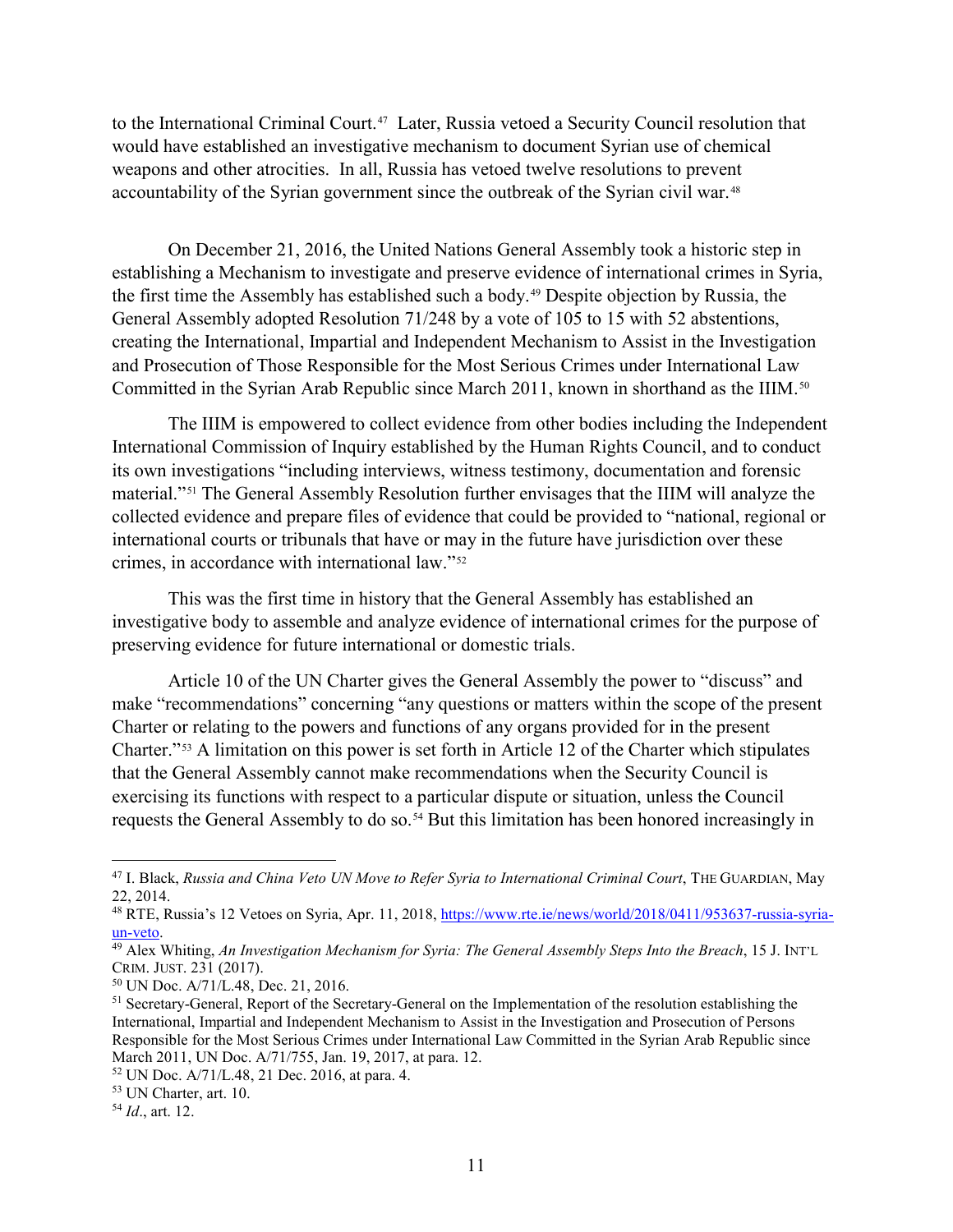the reach and was not seen as limiting the General Assembly's involvement in major crises including the former Yugoslavia, Rwanda, Libya, and Syria over the past thirty years. As such, it is within the mandate of the General Assembly to consider questions of threats to peace and security in Syria and whether a referral to the ICC or the establishment of an ad hoc tribunal is warranted. Further, Article 22 of the Charter empowers the General Assembly to "establish such subsidiary organs as it deems necessary for the performance of its functions."<sup>[55](#page-11-0)</sup> Therefore, the General Assembly has the authority to establish a "subsidiary organ" to collect and assess the available evidence of international crimes in Syria in order to inform the General Assembly's discussion and recommendations on these matters. Now, the evidence collected by the IIIM would undeniably not be used solely (or even primarily) for the purpose of the General Assembly's discussion and recommendations, but it is not clear that additional uses of the information would render the creation of the IIIM beyond the power of the General Assembly.

The establishment of this novel institution by the General Assembly clearly evinces a fundamental power shift away from the Security Council and to the General Assembly caused by the international community's frustration with the abuse of the veto to prevent action to deal with international atrocities.

On July 3, 2017, the Secretary General appointed as the head of the IIIM Catherine Marchi-Uhel, a former French judge with broad international experience trying and adjudicating war crimes. During her 27-year career, Marchi-Uhel has provided legal support to the International Criminal Tribunal for the Former Yugoslavia, the UN Mission in Liberia, and the UN Interim Administration Mission in Kosovo. She has also adjudicated for the Extraordinary Chambers in the Courts of Cambodia and served as Ombudsperson to the UN Security Council's Sanctions Committee. Before, that, she has served as Head of Chambers at the International Criminal Tribunal for the Former Yugoslavia, and as an international judge at the Pre-Trial Chamber of the Extraordinary Chambers in the Courts of Cambodia.[56](#page-11-1)

At a lecture at Case Western Reserve University School of Law soon after her appointment, Marchi-Uhel said: "I believe that the creation of the Mechanism is an important demonstration of the international community's will to ensure that crimes committed in Syria do not go unpunished."<sup>57</sup> She noted that the Mechanism can play an immediate, significant role in supporting ongoing and future investigation of crimes committed in Syria by national prosecutors.<sup>[58](#page-11-3)</sup>

# Conclusion

The massive number of Syrians that have fled the violence in Syria has had an undeniable impact on the international community's approach to international criminal justice. Over 1 million Syrian refugees have migrated to Europe, with 530,000 settling in Germany,

<span id="page-11-2"></span><span id="page-11-1"></span>

<span id="page-11-0"></span><sup>&</sup>lt;sup>55</sup> UN Charter, art. 22.<br><sup>56</sup> Scharf, Sterio & Williams, *supra* note 1, at 96.<br><sup>57</sup> Catherine Marchi-Uhel, Klatsky *Endowed Lecture in Human Rights*, 51 CASE WESTERN RESERVE JOURNAL OF INTERNATIONAL LAW 223-235 (2019). 58 *Id.*

<span id="page-11-3"></span>